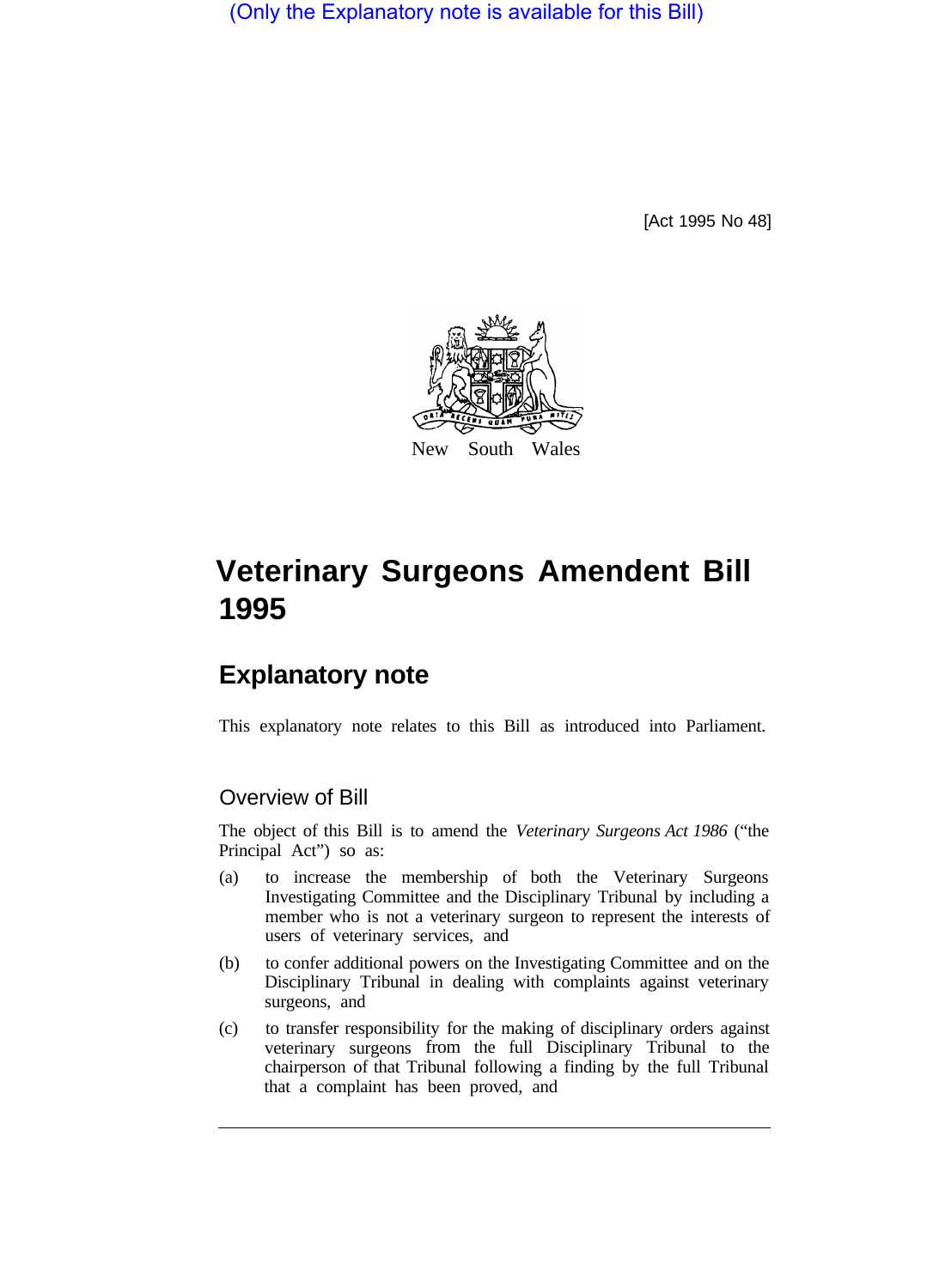Explanatory note

- (d) to transfer responsibility for licensing veterinary hospitals from the Director-General of the Department of Agriculture to the Board of Veterinary Surgeons of New South Wales ("the Board"), and
- (e) to transfer responsibility for financing the operations of the Board from the Treasury to the Board, and
- (f) to make other changes of a minor or consequential nature.

#### Outline of provisions

**Clause l** specifies the name (also called the short title) of the proposed Act.

**Clause 2** provides for the provisions of the proposed Act to commence on a day or days to be fixed by proclamation.

**Clause 3** is a formal provision giving effect to the amendments set out in Schedules 1–4.

#### **Schedule 1 Amendments relating to disciplinary proceedings**

The amendments made by Schedule 1 relate to the disciplinary functions of the Investigating Committee (established under section 24) and the Disciplinary Tribunal (established under section 25).

An amendment to section 24 (which constitutes the Veterinary Surgeons Investigating Committee) will expand the membership of the Committee from 4 to 5. The additional member will be a person, who is not a veterinary surgeon, appointed by the Minister to represent the users of veterinary services. (See Schedule 1 [1]–[3].)

An amendment to section 25 (which constitutes the Veterinary Surgeons Disciplinary Tribunal) will provide for the appointment of an additional member of the Tribunal. The additional member will be a person, who is not a veterinary surgeon, appointed by the Minister to represent the users of veterinary services. (See Schedule 1 [4] and [5].)

An amendment to section 26 (which deals with the making of complaints against veterinary surgeons) will enable a complaint to be made against a veterinary surgeon who is alleged to have contravened a condition imposed on the veterinary surgeon under section 28 (1) or 32 (1). (See Schedule 1 [6] and [7].)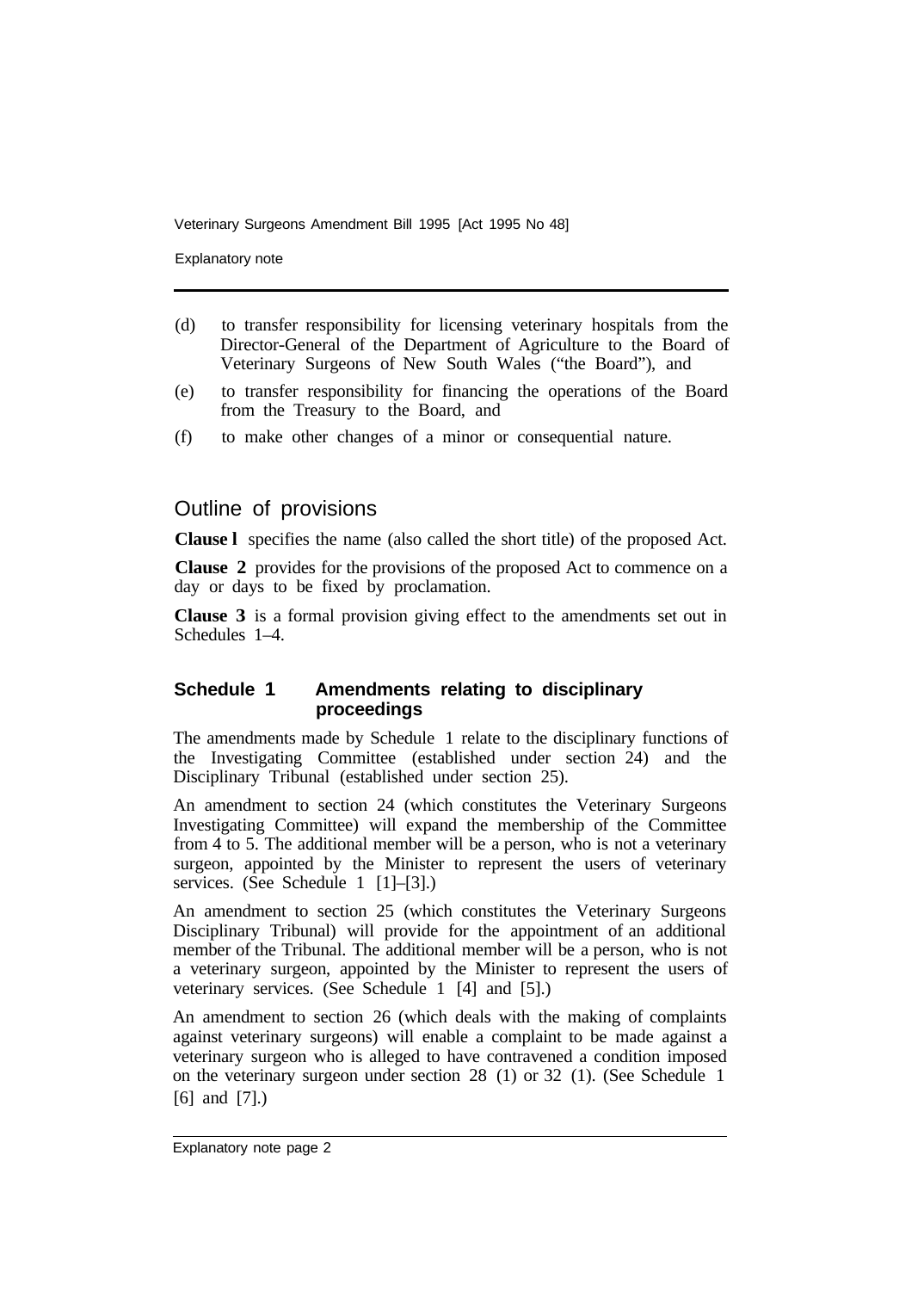Explanatory note

An amendment to section 28 (which sets out the decisions that the Investigating Committee can make when dealing with a complaint about the conduct of a veterinary surgeon) will enable that Committee to impose conditions on a veterinary surgeon's right to continue to practise veterinary science. For example, a veterinary surgeon may be required to undertake a course in anaesthesia as a condition of being allowed to administer anaesthetics to animals when practising veterinary science. (See Schedule 1 [8]–[10]). A further amendment to section 28 is intended to make it clear that a veterinary surgeon who is being investigated by the Investigating Committee has a right to make both written and oral representations before it exercises its powers to caution or reprimand a veterinary surgeon, to impose conditions on the veterinary surgeon's right to practise or to refer the complaint to the Disciplinary Tribunal. (See Schedule 1 [11].)

Proposed section 30A will enable a veterinary surgeon to appeal to the Disciplinary Tribunal against an order made against the veterinary surgeon by the Investigating Committee under section 28 of the Principal Act. (See Schedule 1 [14].)

Section 32 of the Principal Act, which currently provides for complaints against veterinary surgeons to be determined by the Disciplinary Tribunal, is to be replaced. The new section will provide for disciplinary orders to be made by the chairperson of the Tribunal instead of the full Tribunal if the full Tribunal finds that the complaint is proved. The section will also allow the chairperson, when dealing with a registered veterinary surgeon, to impose conditions relating to that surgeon's right to continue to practise veterinary science. (See Schedule 1 [18].)

The amendments made by Schedule 1 [12], [13], [15]–[17] and [19]–[30] are consequential on proposed section 30A and the substitution of section 32.

An amendment to clause 5 of Schedule 2 (Provisions relating to the members and procedure of the Investigating Committee) is consequential on Schedule 1 [1]. (See Schedule 1 [31].)

Amendments to Schedule 3 (Provisions relating to the members of the Disciplinary Tribunal) are consequential on Schedule 1 [4] and [5]. (See Schedule 1 [32]–[35].)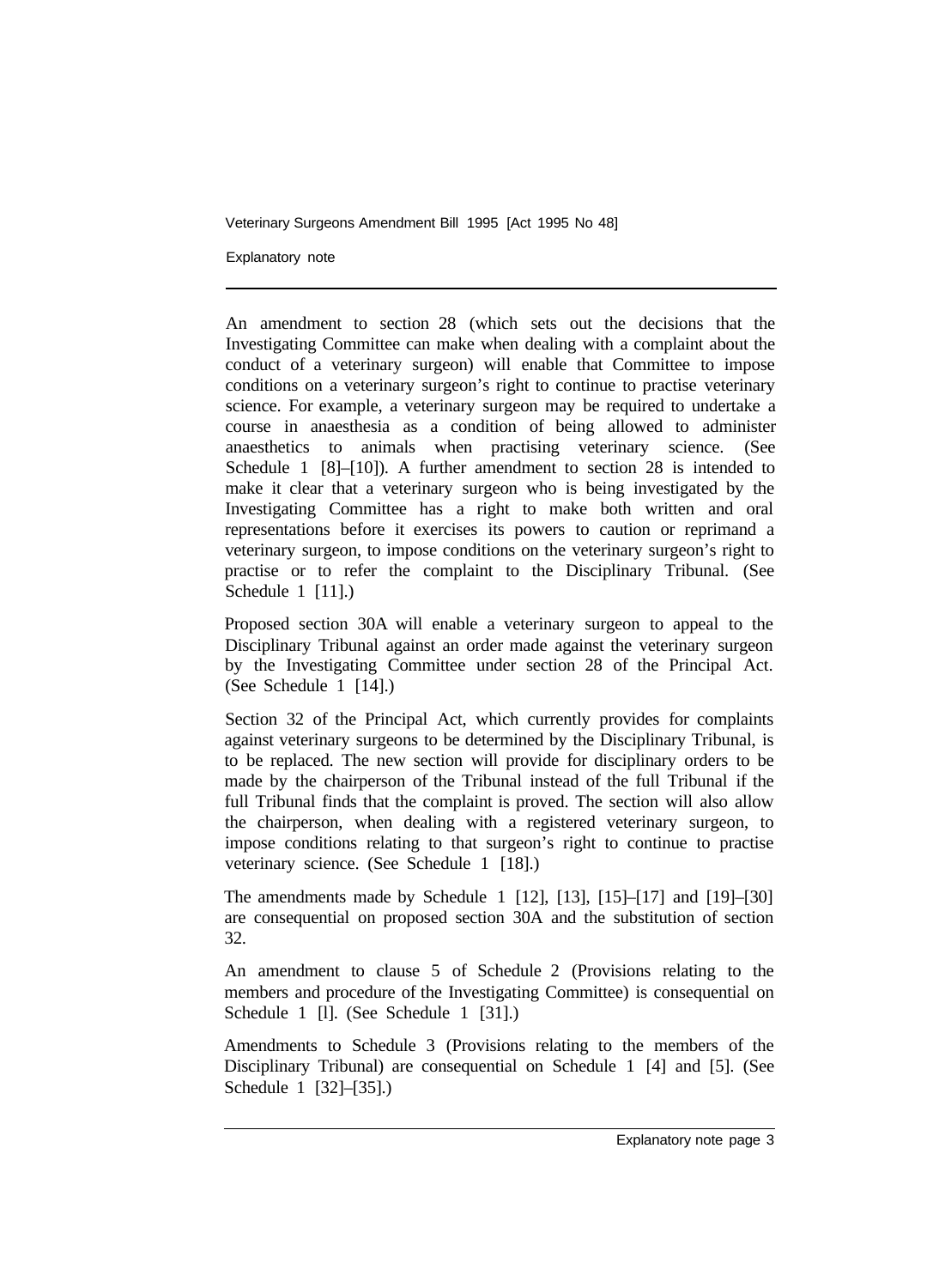Explanatory note

#### **Schedule 2 Amendments relating to licensing of veterinary hospitals**

The amendments made by Schedule 2 [2]–[3] provide for responsibility for administering the licensing of veterinary hospitals under Part 6 of the Principal Act to be transferred from the Director-General of the Department of Agriculture to the Board. (The Board already has responsibility for registering veterinary surgeons.) An amendment to section 55 of the Principal Act will replace the existing provision that provides for inspectors to be appointed by the Director-General of the Department of Agriculture with a provision that will allow the Board to appoint inspectors to enable it to enforce the provisions of the Principal Act. The amendment will also require inspectors to produce on request a written authority issued by the Board when exercising their powers under that Act. (See Schedule 2 [4].) The other amendments made by Schedule 2 are of a consequential nature.

#### **Schedule 3 Amendments relating to finances of Board of Veterinary Surgeons**

The amendments made by Schedule 3 have the effect of transferring responsibility for funding the Board's operations under the Principal Act from the Treasury to the Board.

Proposed Part 6A provides for the establishment of a fund to be known as the New South Wales Veterinary Surgeons Fund ("the Fund"). Expenses incurred in administering the Principal Act (including remuneration payable to Board members) are to be paid from the Fund. The Board will be able to invest money held in the Fund. (See Schedule 3 [1] and [2].)

The Board's staff are employed under Part 2 of the *Public Sector Management Act 1988* and are remunerated from the Consolidated Fund. In order to reimburse the Consolidated Fund, the Board will be required to reimburse the Treasurer for the costs involved in remunerating the Board's staff.

Section 67 of the Principal Act (which requires fees and other money payable under that Act to be paid into the Consolidated Fund) is to be consequentially repealed. (See Schedule 3 [3].)

#### **Schedule 4 Miscellaneous amendments**

Schedule 4 [1] will require the annual licence fee payable by the licensee of a veterinary hospital to be paid before 1 July in each year (instead of 31 March as at present).